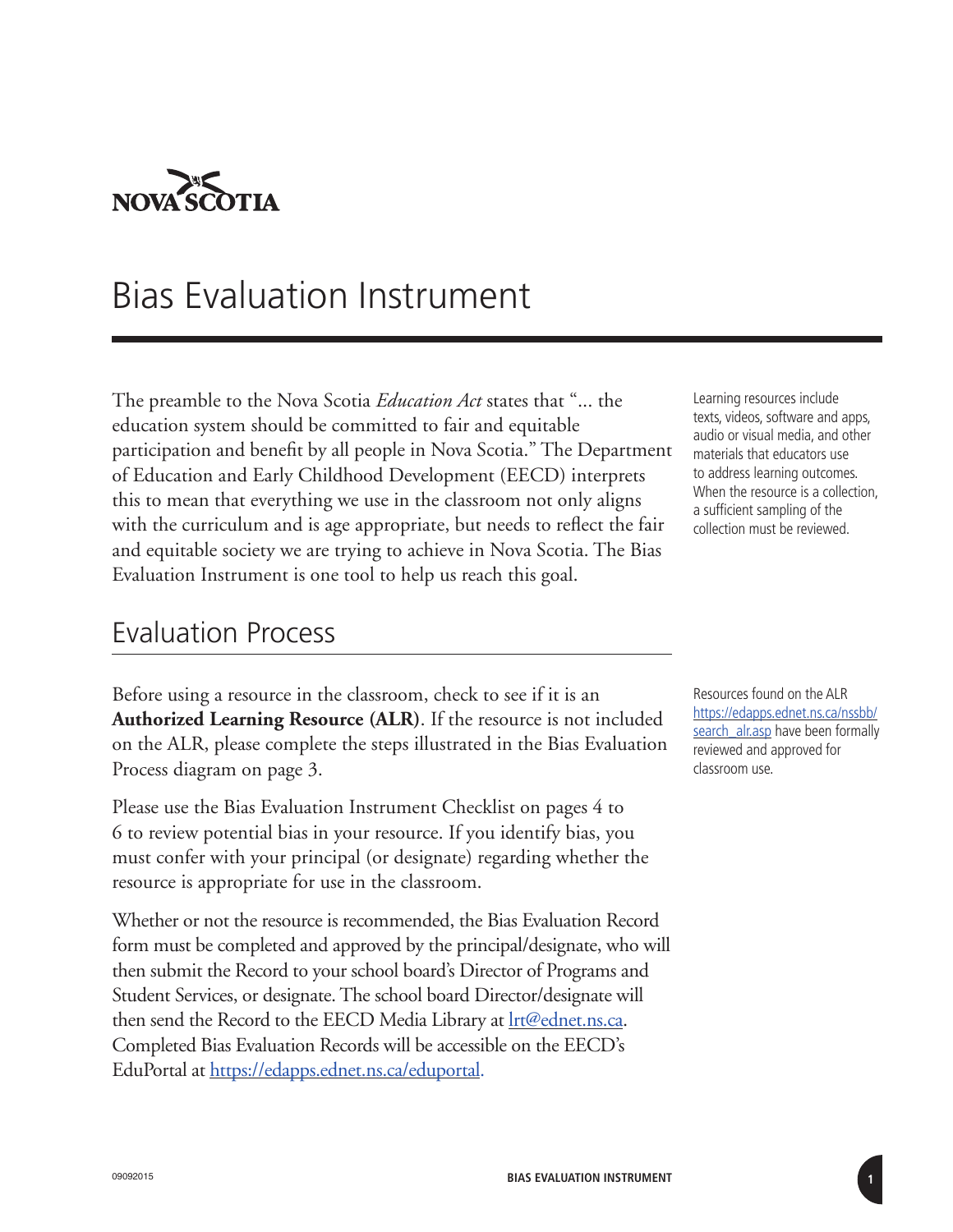#### Context

Everyone is biased. An individual's views and interpretations of the world are inevitably influenced by personal and social identities, values, and experiences, which in turn influence how the individual assesses and uses resources. By acknowledging and understanding this, selected learning resources are more likely to contain fewer biases and to be more inclusive of the broad diversity in our society.

It is important to consider context when reviewing learning resources. A resource may be biased but still appropriate for use in certain contexts. For example,

- the resource provides information and opportunities to think critically about prejudice
- the resource is a critique of society
- the resource is an historical document or portrayal of historical events

When planning to use an identified resource, school board policies, such as Race Relations, Cross Cultural Understanding, and Human Rights policies must also be considered, as well as federal and provincial legislation, such as the *Copyright Act* (e.g., copying resources for classroom use) and the *Personal Information International Disclosure Protection Act* (e.g., when accessing digital resources outside of Canada).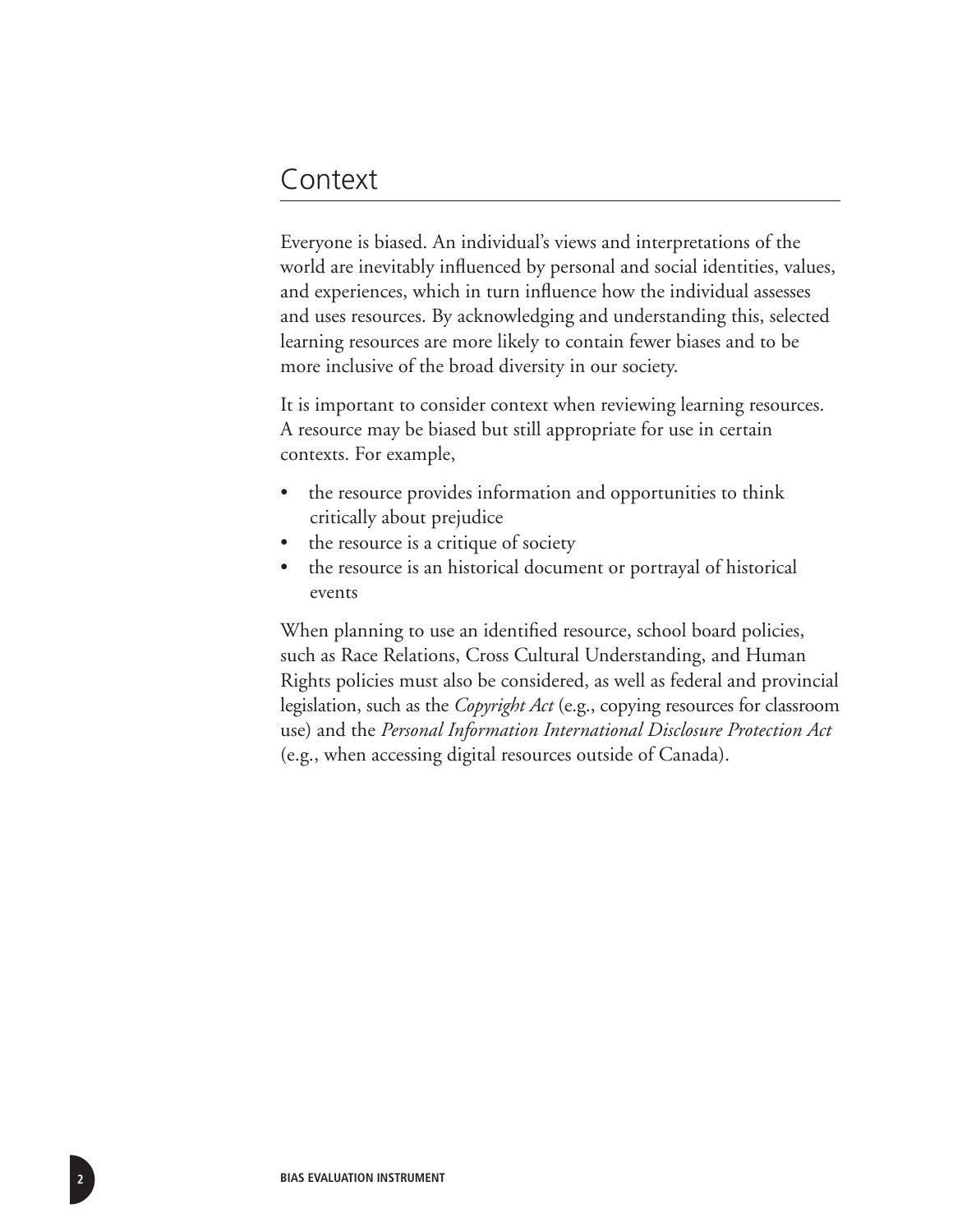### Bias Evaluation Process

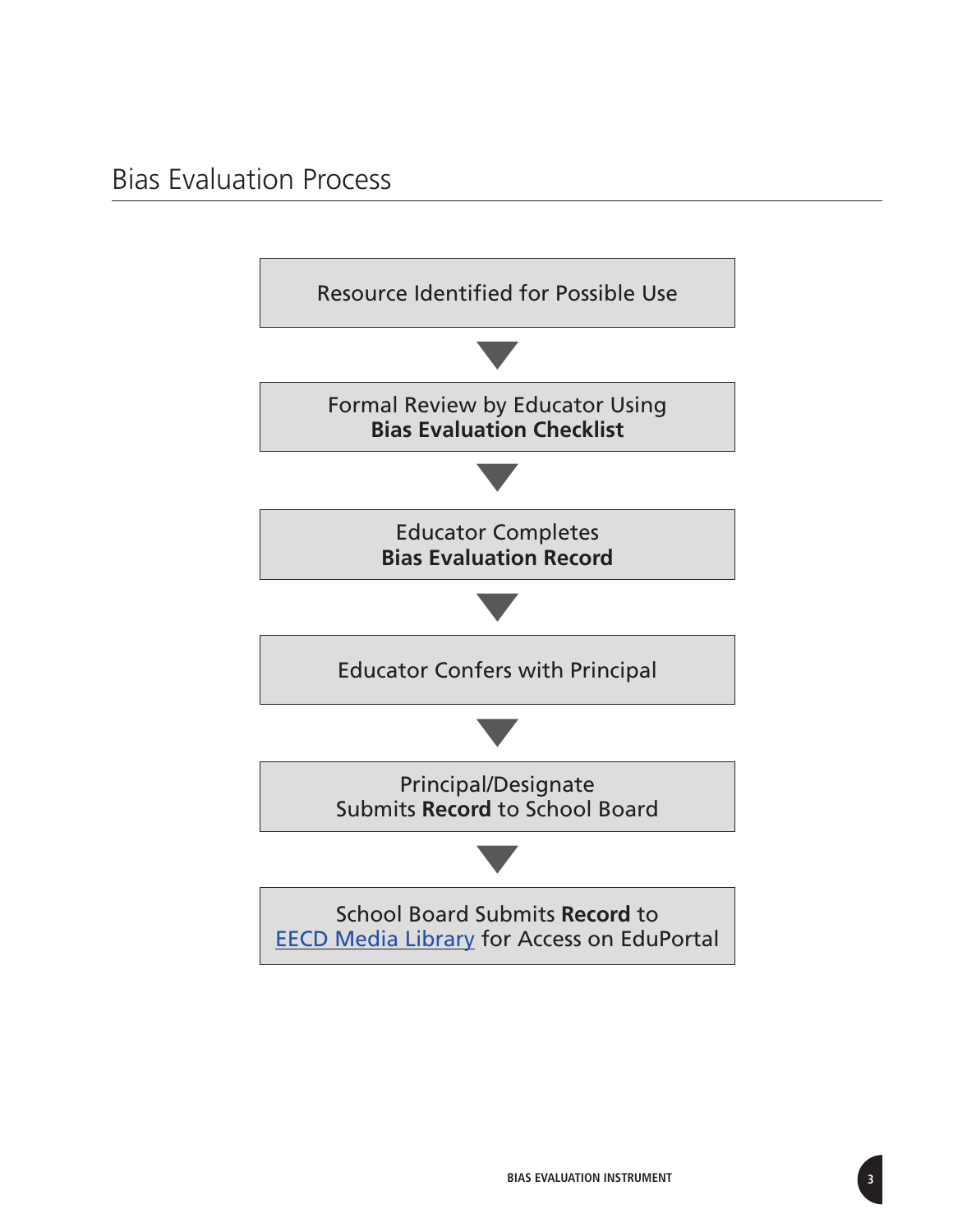# Bias Evaluation Checklist

| Age                                                        |                                                                                                                                                                                          | Yes        | <b>No</b> | N/A |
|------------------------------------------------------------|------------------------------------------------------------------------------------------------------------------------------------------------------------------------------------------|------------|-----------|-----|
| 1.                                                         | Individuals are inaccurately portrayed as less capable than others based on their age.                                                                                                   | $\Box$     |           |     |
| 2.                                                         | Individuals are discriminated against based on their age or age group.                                                                                                                   | i<br>Listo |           |     |
| <b>Appearance</b>                                          |                                                                                                                                                                                          |            |           |     |
| 1.                                                         | People from specific races, ethnicities, age groups, or social classes are portrayed<br>with stereotypical or negative physical attributes.                                              |            |           |     |
| 2.                                                         | People of certain shapes, sizes, heights, and appearances are negatively portrayed as<br>having a limited range of abilities or as less accepted by individuals, groups, or societies.   | Ĉ,         |           |     |
| З.                                                         | Certain mannerisms, gestures, or body language contribute to negative or<br>stereotypical portrayals.                                                                                    |            |           |     |
| <b>Family Structure, Marital Status, and Relationships</b> |                                                                                                                                                                                          |            |           |     |
| 1.                                                         | Certain family structures are portrayed negatively.                                                                                                                                      |            |           |     |
| 2.                                                         | The absence of any family structure is portrayed negatively.                                                                                                                             |            |           |     |
| 3.                                                         | Negative judgments are made about individuals or groups based on their marital status.                                                                                                   | ۰          |           |     |
| 4.                                                         | Negative judgments are made about individuals or groups based on a characteristic<br>of those with whom they choose to have a relationship.                                              |            |           |     |
| Language                                                   |                                                                                                                                                                                          |            |           |     |
| 1.                                                         | Languages, dialects, or speech patterns that differ from what is considered<br>"standard" language are portrayed as lesser forms of communication.                                       |            |           |     |
| 2.                                                         | Individuals and groups are portrayed as less intelligent or incapable if they use<br>languages, dialects, or speech patterns that differ from what is considered<br>"standard" language. |            |           |     |
| 3.                                                         | The resource contains gratuitous use of profanities or derogatory terms.                                                                                                                 | ŀ.         |           |     |
| 4.                                                         | The resource contains gratuitous or derogatory use of sexist terms.                                                                                                                      |            |           |     |
| 5.                                                         | The resource contains gratuitous or derogatory use of racist terms.                                                                                                                      | Ŏ,         |           |     |
| 6.                                                         | The resource contains gratuitous or derogatory use of homophobic or transphobic terms.                                                                                                   | $\Box$     |           |     |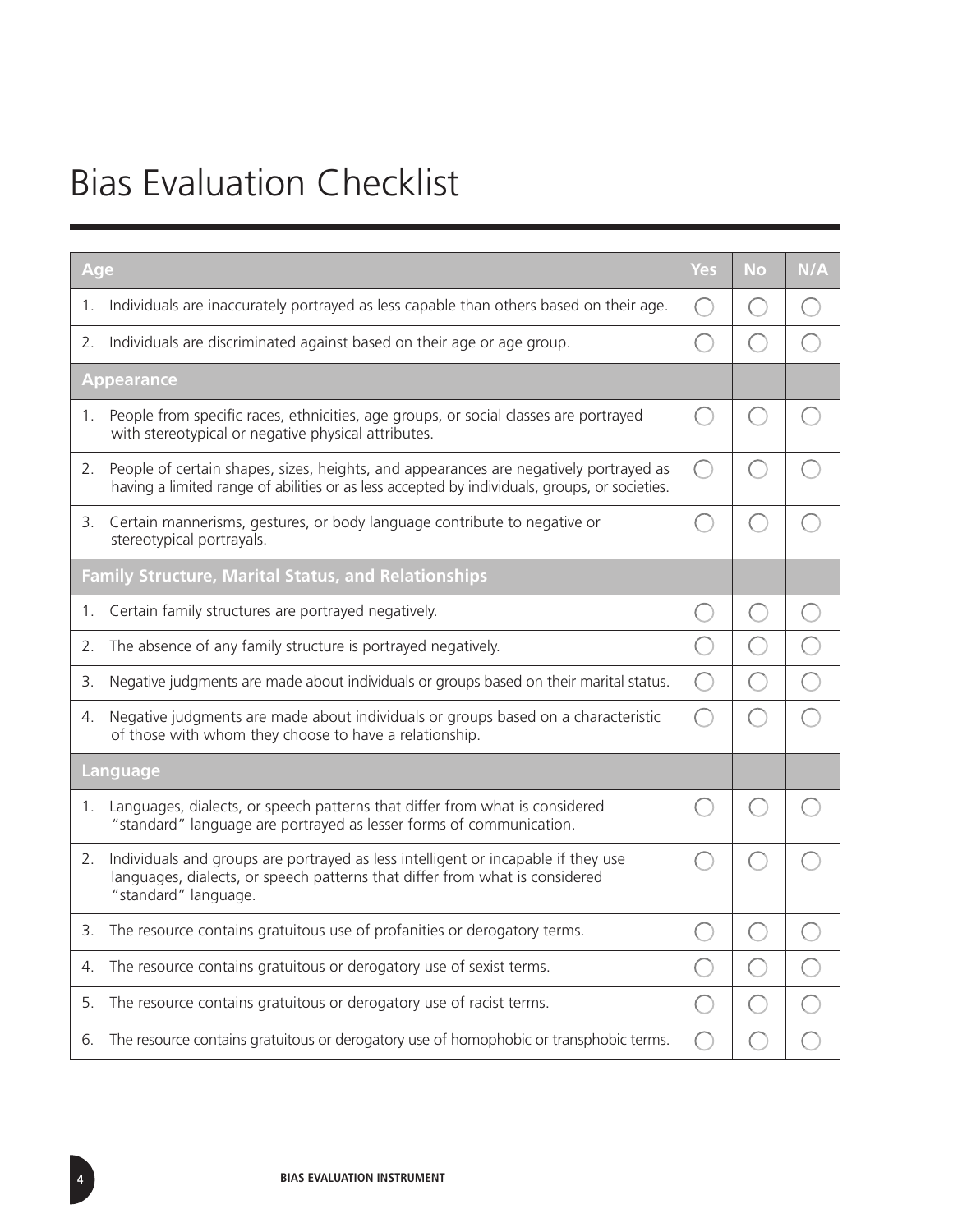| Physical Ability or Disability and Mental Ability, Disability, or Illness                       |                                                                                                                                                                                       | Yes                                                         | <b>No</b> | N/A |
|-------------------------------------------------------------------------------------------------|---------------------------------------------------------------------------------------------------------------------------------------------------------------------------------------|-------------------------------------------------------------|-----------|-----|
| 1.                                                                                              | People living with disabilities are portrayed mainly as being incapable, helpless,<br>lacking intelligence, or lacking creativity.                                                    | h.                                                          |           |     |
| 2.                                                                                              | People living with disabilities are, appear, or seem to be included in the resource<br>only as a form of token recognition.                                                           |                                                             |           |     |
| 3.                                                                                              | An individual's physical or mental ability or disability is referenced unnecessarily.                                                                                                 | $(\ )$                                                      |           |     |
| 4.                                                                                              | Physical ability or disability or mental ability, disability, or illness is sensationalized or<br>demonized.                                                                          |                                                             |           |     |
| Race, Ethnicity, Nationality, and Aboriginal Ancestry                                           |                                                                                                                                                                                       |                                                             |           |     |
| 1.                                                                                              | Certain physical characteristics, such as skin tone, facial features, hair colour,<br>texture, and style, are demeaned.                                                               |                                                             |           |     |
| 2.                                                                                              | Aboriginal peoples are portrayed in a superficial and uniform way.                                                                                                                    | $(\Box$                                                     |           |     |
| 3.                                                                                              | Racial, ethnic, or national groups are portrayed in homogenous and superficial ways.                                                                                                  | $\begin{array}{c} \begin{array}{c} \end{array} \end{array}$ |           |     |
| 4.                                                                                              | Material misrepresents (including by omission) racial, ethnic, national, or Aboriginal<br>groups in society.                                                                          |                                                             |           |     |
| 5.                                                                                              | Negative attitudes or behaviors are attributed to individuals or groups of a certain<br>race, ethnicity, nationality, or Aboriginal ancestry.                                         | r.                                                          |           |     |
| 6.                                                                                              | Individuals or groups of a particular race, ethnicity, nationality, or Aboriginal ancestry<br>are portrayed as less capable or intelligent, or are treated in a paternalistic manner. |                                                             |           |     |
| 7.                                                                                              | Falsehoods, myths, or stereotypes about race, ethnicity, nationality, or Aboriginal<br>ancestry are perpetuated or promoted.                                                          |                                                             |           |     |
| <b>Sex, Sexual Orientation, and Gender</b><br>(including gender identity and gender expression) |                                                                                                                                                                                       |                                                             |           |     |
| 1.                                                                                              | Non-verbal interactions amongst sexes or people of varying sexual orientations or<br>genders are demeaning.                                                                           |                                                             |           |     |
| 2.                                                                                              | The language of the resource portrays genders in stereotypical ways.                                                                                                                  |                                                             |           |     |
| 3.                                                                                              | Depiction of certain individuals or groups is stereotypical or negative based on their<br>sex, sexual orientation, or gender.                                                         |                                                             |           |     |
| 4.                                                                                              | Negative judgments are being made about individuals based on their sexual<br>orientation or expression.                                                                               |                                                             |           |     |

Checklist continues on next page.